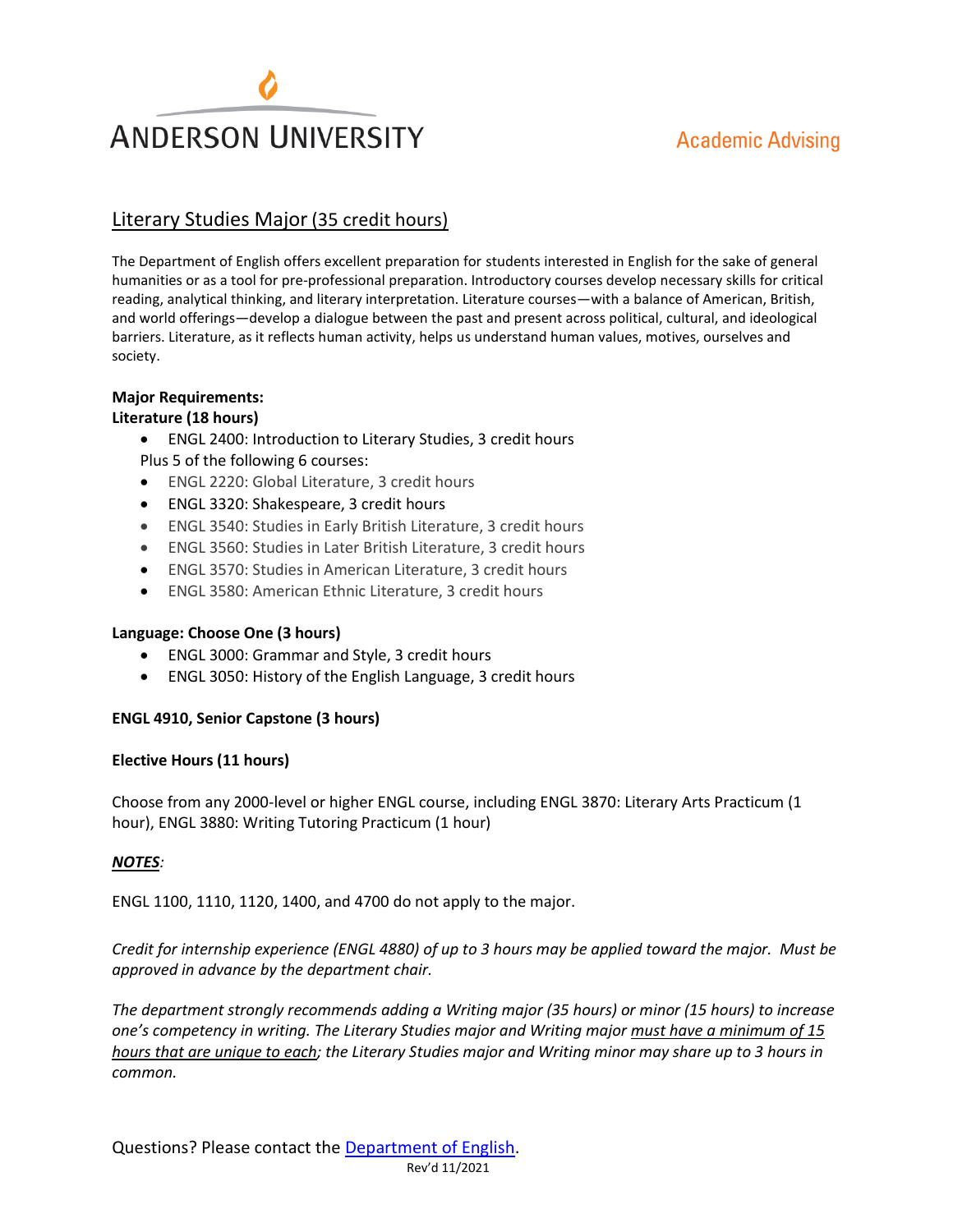

Proposed 4-year course sequence:

Sophomore: ENGL 3050; 3540 or 3320; 2200 or 3000; ENGL Elective 3140 or 3160 Junior: ENGL 3050 or 3320; 3000 or 2200; 3570; 2560 or 3580 Senior: ENGL 3050; 3540 or 3320; 3000 or 2200; 3570; 3560 or 3580; 4910

#### Literary Studies 4 Year Suggested Course Sequence

| <b>SEMESTER 1</b>            |           | <b>SEMESTER 2</b>                   |         |
|------------------------------|-----------|-------------------------------------|---------|
| <b>Civic Ways of Knowing</b> | 3 Hours   | <b>COMM 1000</b>                    | 3 Hours |
| <b>Foreign Language</b>      | 4 Hours   | <b>ENGL 1120</b>                    | 3 Hours |
| <b>ENGL 1100/ENGL 1110</b>   | 3-4 Hours | Social & Behavioral Ways of Knowing | 3 Hours |
| <b>LART 1050</b>             | 1 Hour    | ENGL 2580 or 3000                   | 3 Hours |
| <b>Personal Wellness</b>     | 2 Hours   | <b>Additional Class</b>             | 3 Hours |
| <b>ENGL 2400</b>             | 3 Hours   |                                     |         |

| <b>SEMESTER 3</b>                 |         | <b>SEMESTER 4</b>                |         |
|-----------------------------------|---------|----------------------------------|---------|
| <b>BIBL 2000</b>                  | 3 Hours | ENGL 2220 or 3000                | 3 Hours |
| <b>Scientific Ways of Knowing</b> | 4 Hours | <b>Quantitative Reasoning</b>    | 3 Hours |
| ENGL 3050, 3540 or 3320           | 3 Hours | <b>Aesthetic Ways of Knowing</b> | 3 Hours |
|                                   |         | (ENGL 2500/2510)                 |         |
| <b>Additional Class</b>           | 3 Hours | <b>ENGL Elective</b>             | 3 Hours |
|                                   |         | <b>Additional Class</b>          | 3 Hours |

| <b>SEMESTER 5</b>                |         | <b>SEMESTER 6</b>              |         |
|----------------------------------|---------|--------------------------------|---------|
| ENGL 3540, 3050 or 3320          | 3 Hours | ENGL 3000 or 2200              | 3 Hours |
| <b>Christian Ways of Knowing</b> | 3 Hours | ENGL 3570, 3560 or 3580        | 3 Hours |
| ENGL Elective: 3140 or 3160      | 3 Hours | Global & Intercultural Ways of | 3 Hours |
|                                  |         | Knowing                        |         |
| <b>Additional Class</b>          | 3 Hours | <b>Additional Class</b>        | 3 Hours |
| <b>Additional Class</b>          | 3 Hours | <b>Additional Class</b>        | 3 Hours |

| <b>SEMESTER 7</b>       |           | <b>SEMESTER 8</b>                 |         |
|-------------------------|-----------|-----------------------------------|---------|
| ENGL 3050, 3540 or 3320 | 3 Hours   | <b>ENGL 3590</b>                  | 3 Hours |
| <b>ENGL 4910</b>        | 3 Hours   | ENGL 3570, 3560 or 3580           | 3 Hours |
| <b>ENGL 4800</b>        | 1-3 Hours | ENGL Elective: 3120, 3110 or 2580 | 3 Hours |
| <b>Additional Class</b> | 3 Hours   | <b>Additional Class</b>           | 3 Hours |
| <b>Additional Class</b> | 3 Hours   | <b>Additional Class</b>           | 3 Hours |